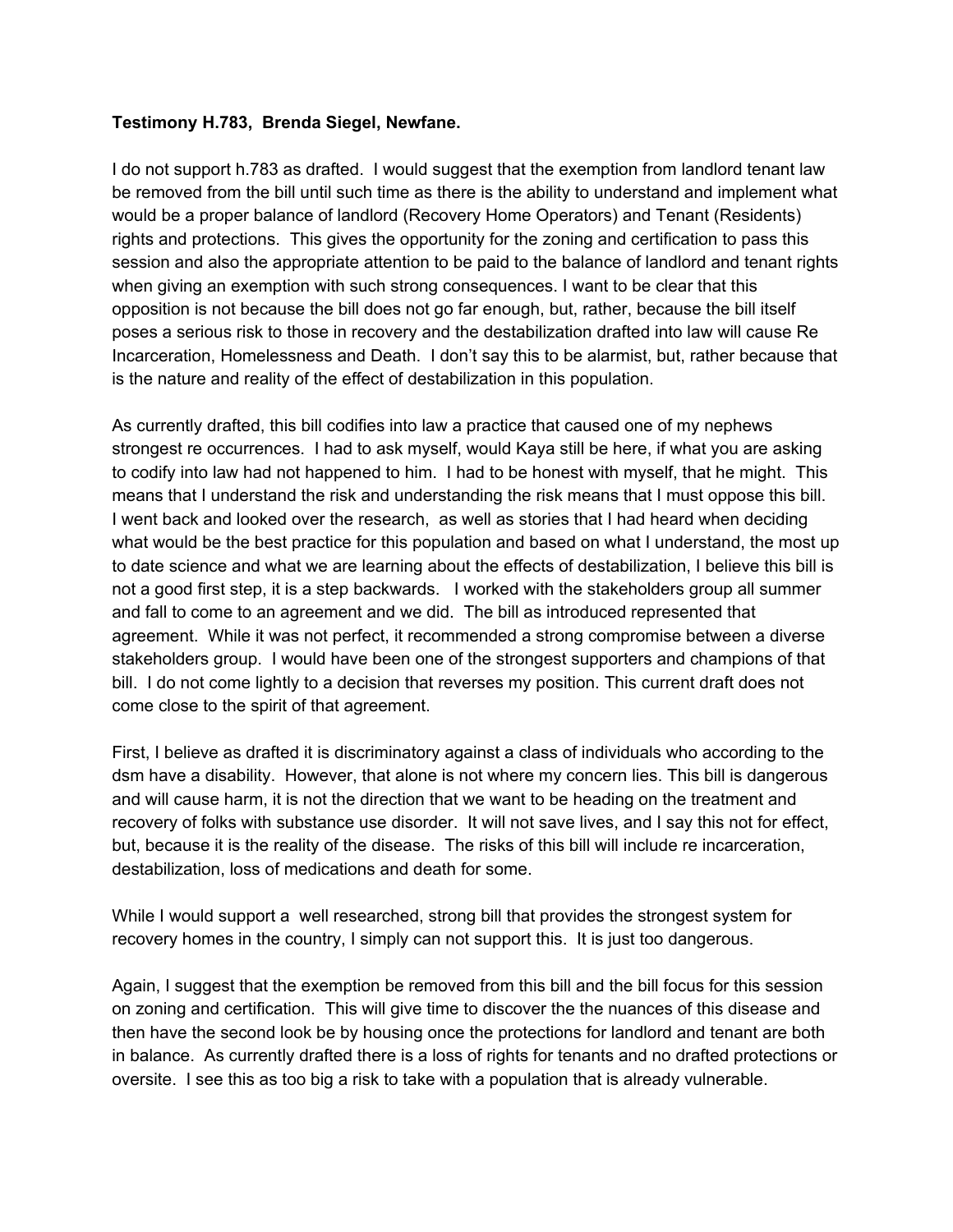#### **In Person Testimony on H.783:**

#### **The best model is one that does not remove people from their homes for choosing Buprenorphine over heroin.**

The success rate of using buprenorphine to treat Opioid Use Disorder is extremely high with or without a prescription as compared to abstinence models. It is the gold standard of treatment in Opioid Use Disorder. Continuous access to Buprenorphine is important to remaining in recovery.

There are many factors that lead to folks choosing or having no choice but, to access Buprenorphine without a prescription: Here are some.

- 1. Lack of Transportation.
- 2. Homelessness.
- 3. Lack of Insurance.
- 4. Institutional Trauma.
- 5. Long commute to and from the "Hub".
- 6. Living in a county where there is not a HUB. Or a county where there are no or very few prescribers and thus they have reached the cap patients that they are allowed to treat with MAT.
- 7. Being removed from the program for missing an appointment or having a recurrence. In some parts of the state, folks are not allowed back on the program for up to thirty days or banned permanently, leaving them to either self medicate illegally or choose Heroin laced with fentanyl.
- 8. They tried an abstinence based model and it did not work because the success rate of that model is low . They are about to have a recurrence and they can choose street Buprenorphine or Heroin in that moment. If the ability to communicate has not been cut off one could in this situation after getting through that moment ask for help, but, if there is fear of removal, they most certainly will not try to access that help.
- 9. Not having a valid ID and not having the resources to access one.
- 10. Shame and stigma of admitting that they have the disease, not wanting to be listed in as someone with Opioid Use Disorder.
- 11. Having obligation with children or work that prevents you from accessing the hub in the time frame that it is open to access.
- 12. Severe Mental Illness or PTSD.

In each of these cases, the solution is NOT to remove people from the stability of a recovery home or not allow them in, but, rather to support them in finding a prescription. I find a position that says, we should remove these folks instead of support them in a safe and legal recovery to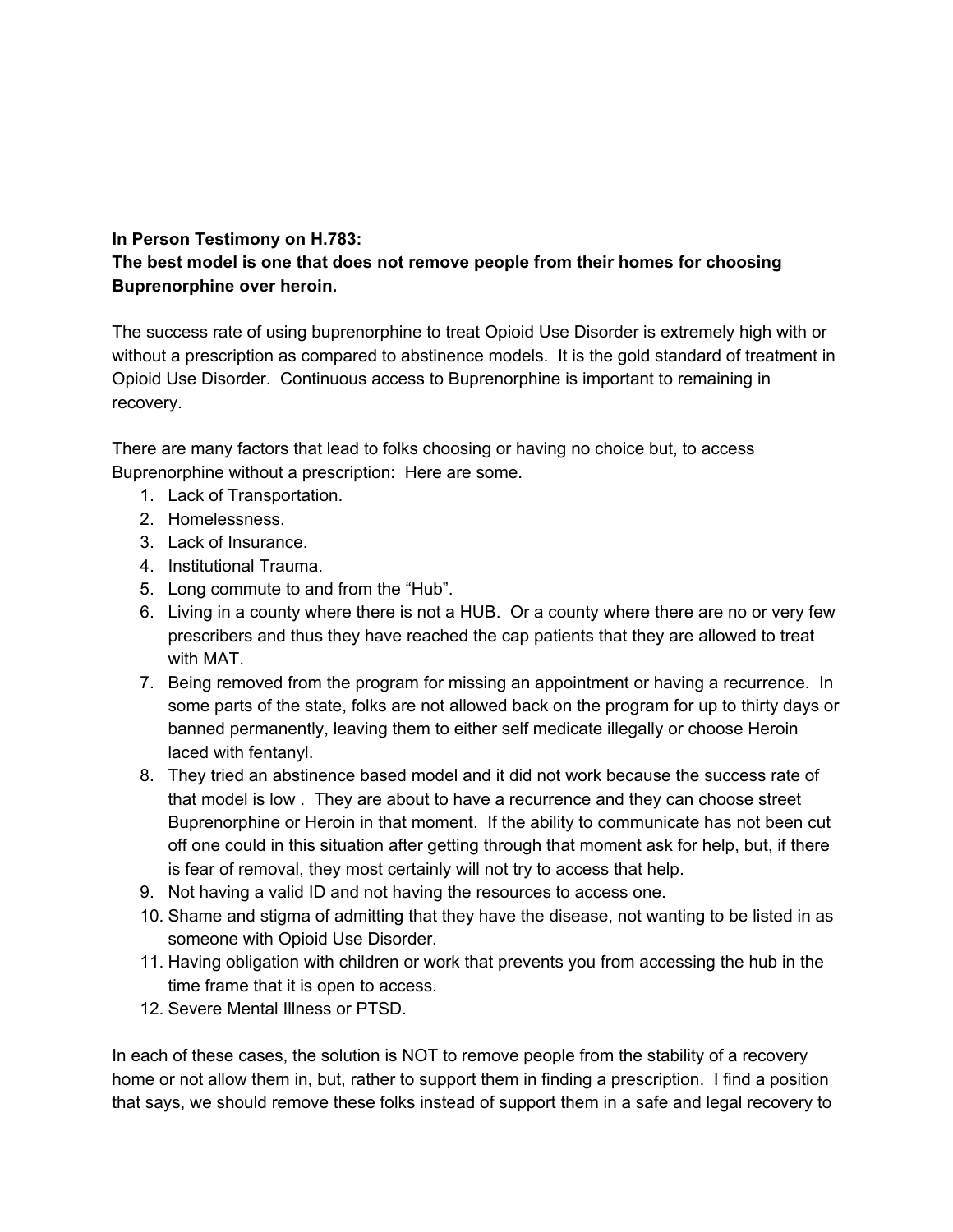cause unintentional harm, destabilization with the result being often re occurrence (relapse), reincarceration and death. All of this when just helping the tenant obtain a prescription would solve the problem.

Research shows that Non Prescribed Buprenorphine is an important and common pathway to recovery.:

1. Prior buprenorphine experience is associated with office-based buprenorphine treatment outcomes.

<https://www.ncbi.nlm.nih.gov/pubmed/23722632/>

2. Excerpt: Testimony on H. 162 Before the House Committee on Human Services House of Representatives, State of Vermont April 30, 2019 by Joshua M. Sharfstein, M.D. Professor of the Practice in Health Policy and Management Johns Hopkins Bloomberg School of Public Health Noa Krawczyk, 4th Year Doctoral Candidate Johns Hopkins Bloomberg School of Public Health

Evidence indicates that in areas with wide access to oxycodone, heroin, and other dangerous opioids, people use non-prescribed buprenorphine primarily to alleviate opioid

withdrawal and to reduce cravings for opioids. For example:

● Two studies in Baltimore, published in 2009 and 2013, found more than 9 in 10 people who

use non-prescribed buprenorphine did so for self-medication or to alleviate withdrawal. In

one of the studies, only 2% of people reported using buprenorphine for euphoric effect; in

the other study, none did.

10,11

● A study in Cambridge, Massachusetts, published in 2010, found that the primary reasons

for using non-prescribed buprenorphine among people presenting for care were for to alleviate withdrawal (72%) and reduce cravings (92%) and rarely for euphoria (4%). The researchers concluded "these data … suggest that the use of illicit buprenorphine rarely represents an attempt to attain euphoria. Rather, illicit use is associated with attempted self-treatment of symptoms of opioid dependence, pain, and depression."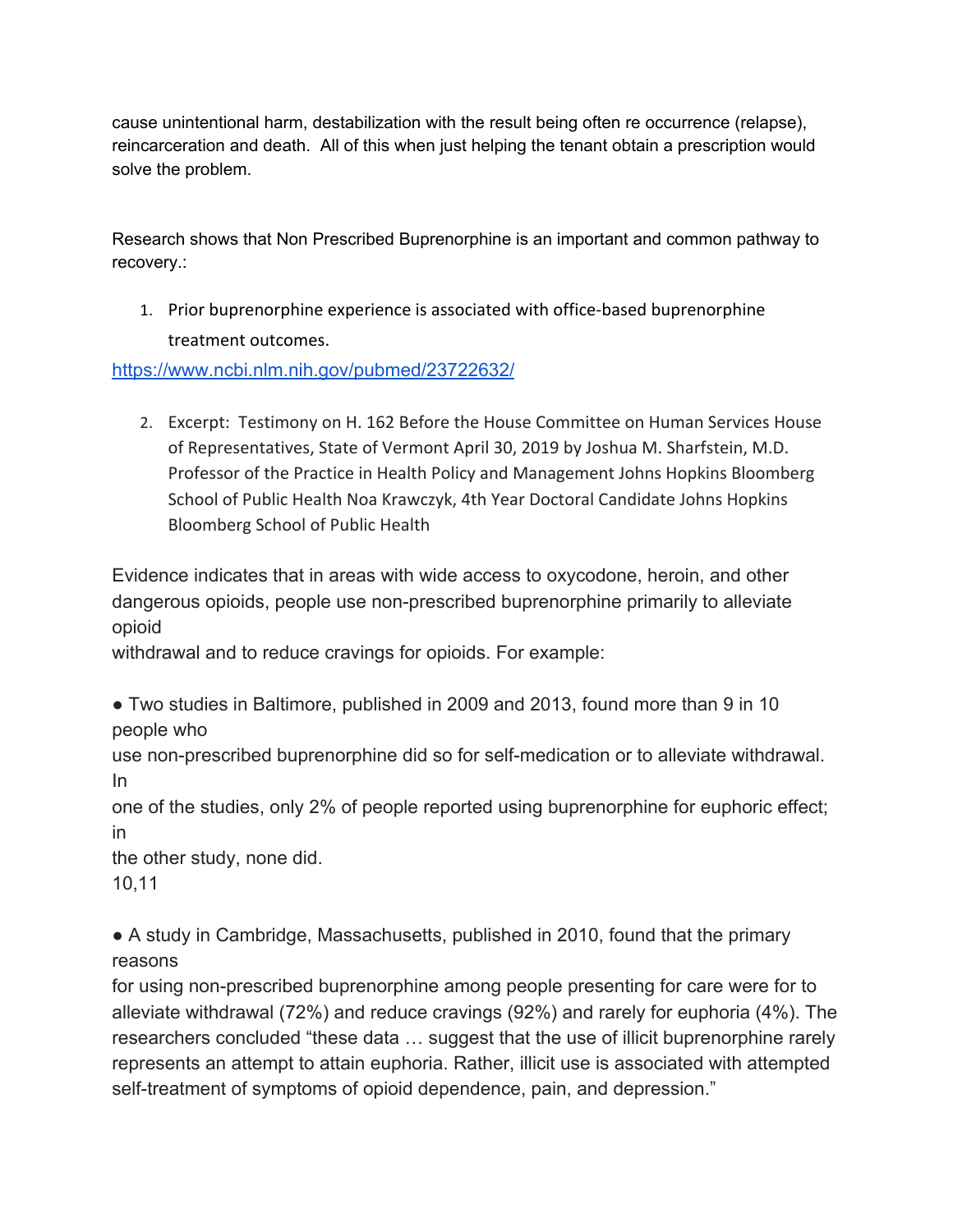12

• A study in Providence, Rhode Island, published in 2018, found the most commonly reported

motivation for using non-prescribed buprenorphine was to alleviate withdrawal (40%) and

self-treatment of opioid use disorder (39%), much higher than reports of seeking euphoria

(12%).

13

# 9

Daniulaityte R, Falck R, Carlson RG. Illicit use of buprenorphine in a community sample of young adult

non-medical users of pharmaceutical opioids. Drug and Alcohol Dependence. 2012 May 1;122(3):201-7.

10

Gwin Mitchell S, Kelly SM, Brown BS, et al. Uses of diverted methadone and buprenorphine by

opioid-addicted individuals in Baltimore, Maryland. Am J Addict. 2009 ; 18(5): 346–355.

11

Genberg BL, Gillespie M, Schuster CR, Johanson CE, Astemborski J, Kirk GD, Vlahov D, Mehta SH.

Prevalence and correlates of street-obtained buprenorphine use among current and former injectors in Baltimore,

MD. Addict Behav. 2013 Dec; 38(12)2868-73.

12

Schuman-Olivier Z, Albanese M, Nelson SE, et al. Self-treatment: illicit buprenorphine use by

opioid-dependent treatment seekers. J Subst Abuse Treat. 2010; 39(1):41–50.

13

Carroll JJ, Rich JD, Green TC. The More Things Change: Buprenorphine/naloxone diversion continues

while treatment remains inaccessible. J Addict Med. 2018 12(6): 459-465.

4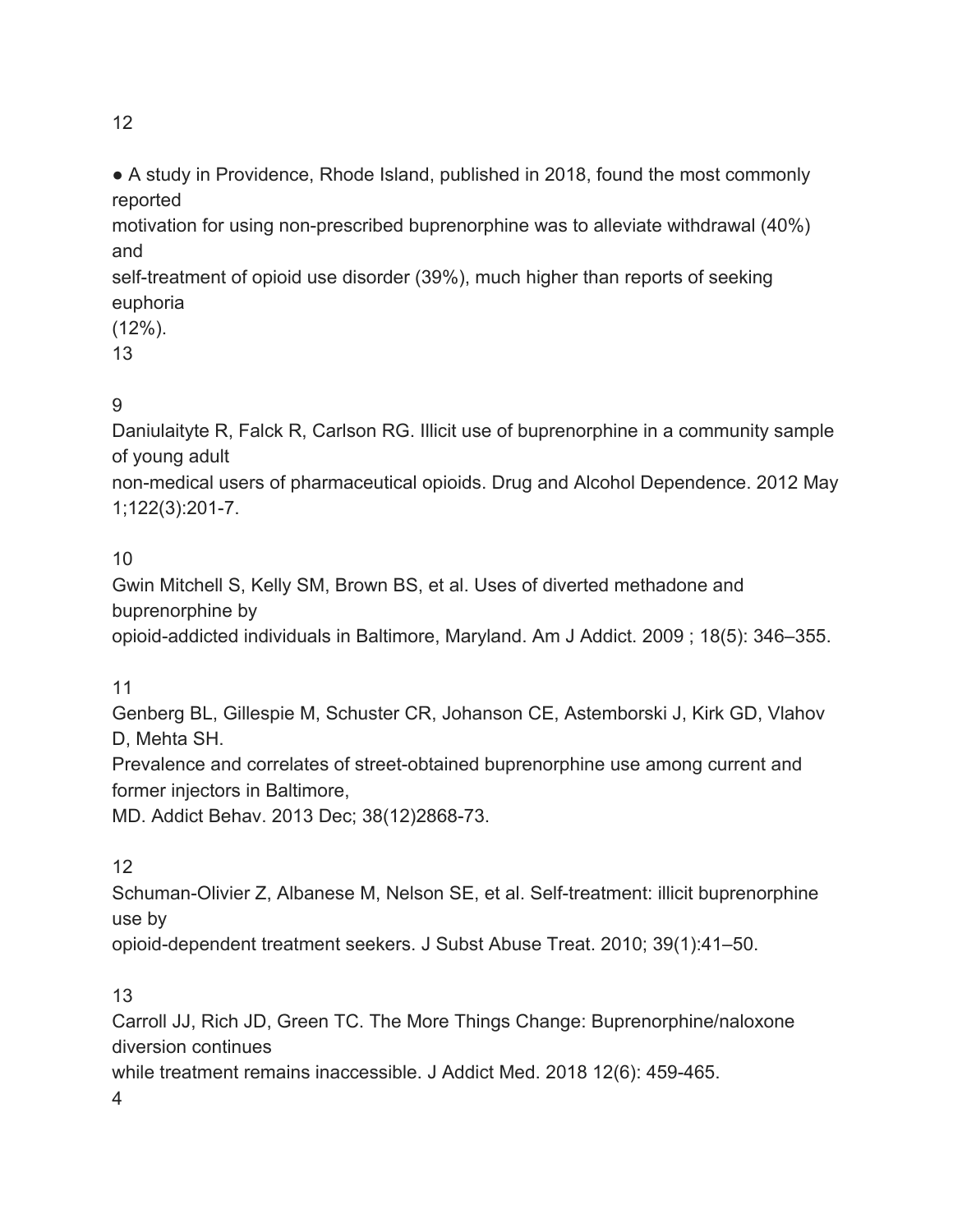As a participant in a qualitative study told researchers, "I just eat Suboxone 'cause it doesn't necessarily give me a buzz, but it helps with the mental state, you know, it helps me feel

regular and it's not like I'm taking it to get high."

14

When people try non-prescribed buprenorphine to alleviate withdrawal or reduce cravings, evidence and experience indicates that they feel better and become more interested in

entering treatment and obtaining both a consistent supply of medication as well as other services.

In the aforementioned Baltimore study, nearly all participants who used non-prescribed buprenorphine were interested in receiving drug treatment. In the Rhode Island study, people who had sought buprenorphine treatment were also more likely to have used non-prescribed

medication in the past.

## 16

This effect has also been seen here in Vermont. When one of us visited Burlington in March, he heard from an emergency department physician at the University of Vermont that

people were asking for treatment with buprenorphine after trying non-prescribed buprenorphine

on the street.

As a participant in a 2017 qualitative study stated, "I've taken Suboxone illegally, and I've found that I've done very, very well on it. So, I'm looking for a Suboxone provider."

17

Third, H.162 should lead to fewer people being arrested due to their addiction, resulting in fewer associated adverse consequences to their health and well-being.

Arrest and incarceration have harmful health impacts. These include the risk of physical and sexual assault, poor ventilation and nutrition, overcrowding, and stress from incarceration

### 18

Daniulaityte R, Falck R, Carlson RG. Illicit use of buprenorphine in a community sample of young adult

non-medical users of pharmaceutical opioids. Drug and alcohol dependence. 2012 May 1;122(3):201-7.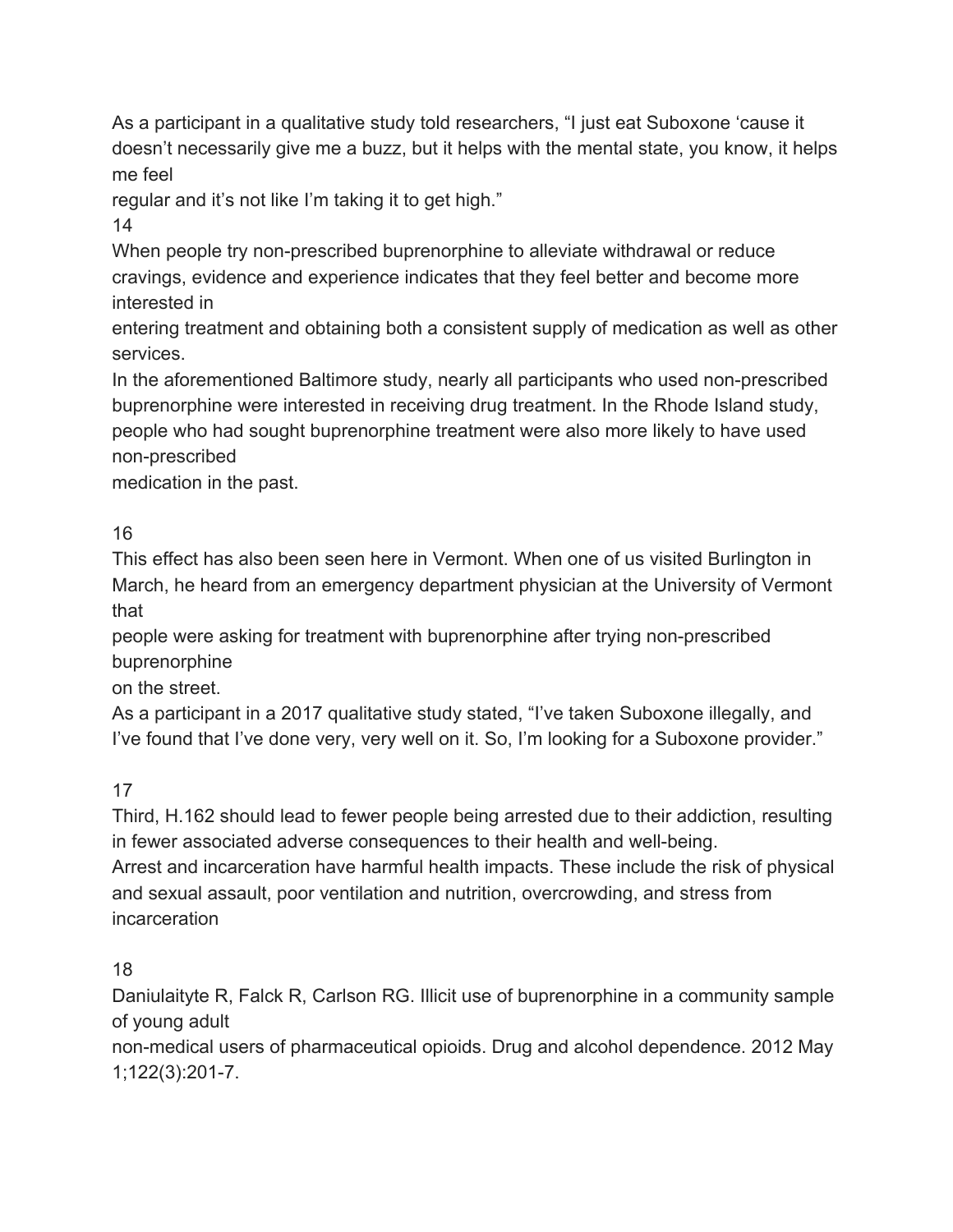19

Genberg BL, Gillespie M, Schuster CR, Johanson CE, Astemborski J, Kirk GD, Vlahov D, Mehta SH.

Prevalence and correlates of street-obtained buprenorphine use among current and former injectors in Baltimore,

MD. Addict Behav. 2013 Dec; 38(12)2868-73.

## 20

Carroll JJ, Rich JD, Green TC. The More Things Change: Buprenorphine/naloxone diversion continues

while treatment remains inaccessible. J Addict Med. 2018 12(6): 459-465.

17 Carroll JJ, Marshall BDL, Rich JD, Green TC. Exposure to fentanyl-contaminated heroin and overdose risk

among illicit opioid users in Rhode Island: A mixed methods study. International Journal of Drug Policy. 2017; 46:

136-145.

### 21

National Research Council and Institute of Medicine. (2013). Health and Incarceration: A Workshop

Summary. A. Smith, Rapporteur. Committee on Law and Justice, Division of Behavioral and Social Sciences and

Education and Board on the Health of Select Populations, Institute of Medicine.

Washington, DC: The National

Academies Press.

[https://legislature.vermont.gov/Documents/2020/WorkGroups/House%20Human%20Se](https://legislature.vermont.gov/Documents/2020/WorkGroups/House%20Human%20Services/Bills/H.162/Written%20Testimony/H.162~Joshua%20Sharfstein~John%20Hopkins%20Bloomberg%20School%20of%20Public%20Health~4-30-2019.pdf) [rvices/Bills/H.162/Written%20Testimony/H.162~Joshua%20Sharfstein~John%20Hopkin](https://legislature.vermont.gov/Documents/2020/WorkGroups/House%20Human%20Services/Bills/H.162/Written%20Testimony/H.162~Joshua%20Sharfstein~John%20Hopkins%20Bloomberg%20School%20of%20Public%20Health~4-30-2019.pdf) [s%20Bloomberg%20School%20of%20Public%20Health~4-30-2019.pdf](https://legislature.vermont.gov/Documents/2020/WorkGroups/House%20Human%20Services/Bills/H.162/Written%20Testimony/H.162~Joshua%20Sharfstein~John%20Hopkins%20Bloomberg%20School%20of%20Public%20Health~4-30-2019.pdf)

Finally, lives are lost with the removal from a recovery home, I am 100% aware of this because it happened to Kaya, this was not the time that he died. However, one of his absolute worst recurrance's happened at that time. We can not continue to operate as if penalization or destabilization somehow changes the outcome. It does not. Support in stability and recovery is what changes the outcome.

I have no way of knowing which of the times that our flawed system, which time that we were told by VDH the experience that we were having, we were not having. I don't know which time that the system failed and led to a recurrence would have been the time that Kaya survived. I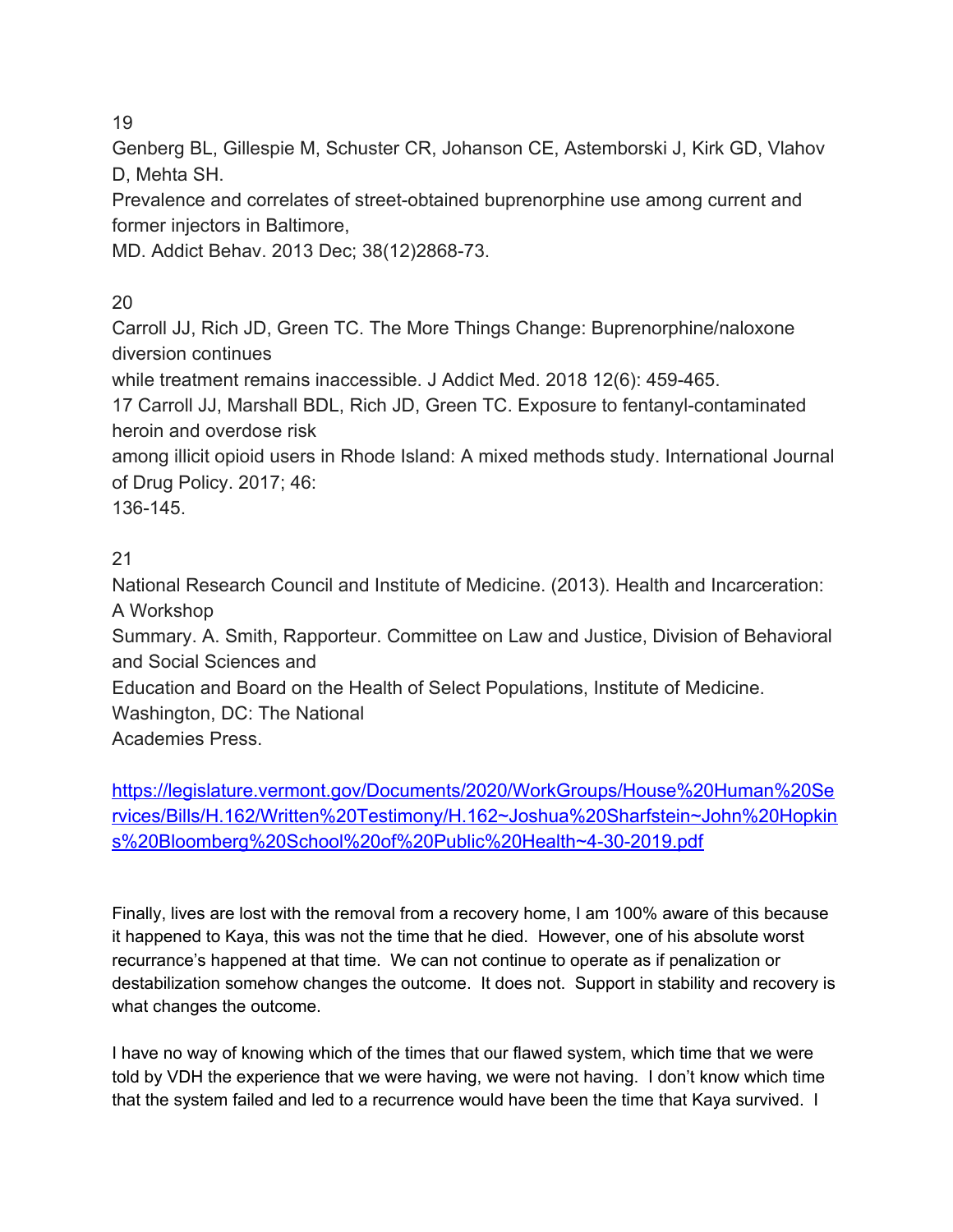don't know if it was when Maple Leaf closed without warning leaving him without Buprenorphine and Lamictal, his bipolar medication. I don't know if it was one of the times he was removed from the MAT program at the Brattleboro Retreat because he did not have the transportation to get there or because he had valid and severe institutional trauma. I don't know if it would have been when a prescriber agreed to prescribe and then they never even made the first appointment. I don't know if it was when they hung five years over his head for breaking into my fathers house. I don't know which part of our flawed system, prevented Kaya from being here today to tell his own story. I don't know which part prevented me from ever hugging him or hearing his laugh again.

However, I do know the helplessness of sitting in a packed room listening to VDH tell us that there "are no delays in access to treatment" when we know that they are, with family member after family member of many folks standing up and saying "that was not our experience". I do know what it is like to know that my family members are purchasing illegal buprenorphine because when your child is dangling off of a cliff and the only option you have to save them is to access illegal buprenorphine, then you do that. I do know what it is like to be standing on the street listening to the words "Brenda, you are Kaya's emergency contact. I am calling you because he was found dead this morning." I know what it is like to have the morgue call and say "Brenda Siegel, we have your loved one here." I know what it is like to scream on the downtown street and fall to the ground in the town I have known and grown up in. I know what it is like to tell a mom, my sister in law, that her child died and listen to her scream. I know what it is like to stand next to my brothers grave and watch the coffin of his son, of a baby I once held, a child that I loved and was a huge part of his upbringing be lowered into the ground and know that my brother and his son with twenty years between them, did not receive the help that they needed, my brother for his mental illness and Kaya for his Mental illness and Opioid Use Disorder to survive and they and we tried really hard. We used absolutely every tool available to us. I know what it is like after he had a year in recovery, to watch OUR system, right here in Vermont derail a child in my family and to lose him two weeks later. I know what it is like to now live with the reality that I am never going to get him back and the pain of that being near impossible to contend with.

I spent much of the last two years talking to folks in active use, many experiencing homelessness, folks we don't hear from enough in this building. While anecdotal, it is important to note that there are huge barriers to treatment, including medically assisted treatment. This was my families experience as well.

That is why I am here today and why I worked with a stakeholders group on my own time and at my own expense, because I don't want anyone else ever to experience what I have and yet, in the time since Kaya Siegel died, roughly 200 more with 200 more families just like mine have lost their lives, in Vermont. Despite our effort and some good policy, the deaths have failed to go down.